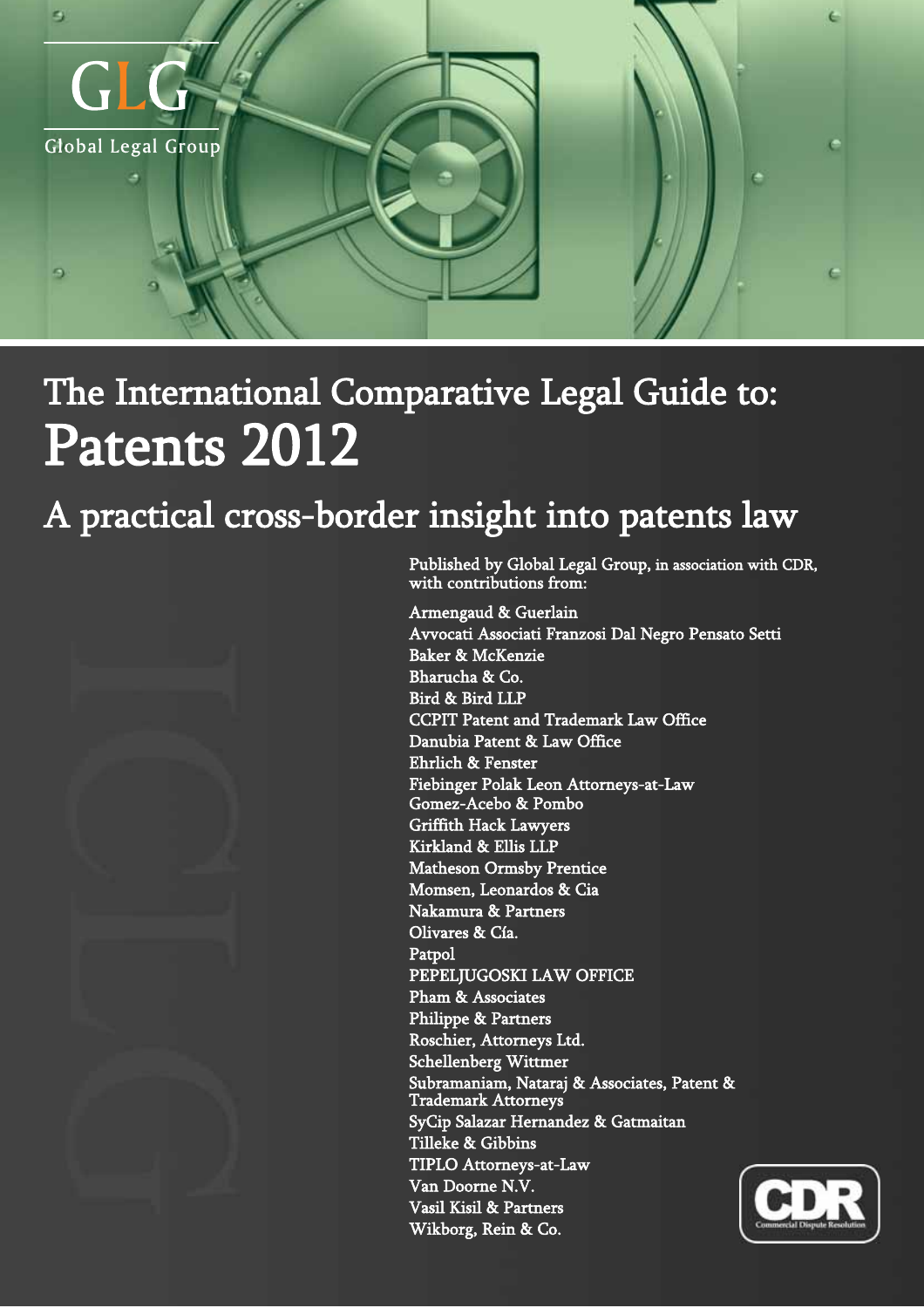### The International Comparative Legal Guide to: Patents 2012

## $\mathsf{L}$ ( 1 Global Legal Group

#### Contributing Editor Gerry Kamstra, Bird & Bird LLP

#### Account Managers

Monica Fuertes, Dror Levy, Florjan Osmani, Oliver Smith, Rory Smith, Toni Wyatt

Sub Editors Suzie Kidd Jodie Mablin

Senior Editor Penny Smale

Managing Editor Alan Falach

Deputy Publisher George Archer

Publisher Richard Firth

#### Published by

Global Legal Group Ltd. 59 Tanner Street London SE1 3PL, UK Tel: +44 20 7367 0720 Fax: +44 20 7407 5255 Email: info@glgroup.co.uk URL: www.glgroup.co.uk

GLG Cover Design F&F Studio Design

GLG Cover Image Source istockphoto

Printed by

Ashford Colour Press Ltd August 2011

Copyright © 2011 Global Legal Group Ltd. All rights reserved No photocopying

**ISBN** 978-1-908070-05-0 **ISSN** 2044-3129





### General Chapter:

1 **The Use of Declaratory Relief Across the World** – Gerry Kamstra & Christian Harmsen, Bird & Bird LLP 1 and 1 and 2 and 2 and 2 and 2 and 2 and 2 and 2 and 2 and 2 and 2 and 2 and 2 and 2 and 2 and 2 and 2 and 2 and 2 and 2 and 2 and 2 and 2 and 2 and 2 and 2 and 2 and 2 and 2 and 2 and 2 and 2 and 2 and 2

#### Country Question and Answer Chapters:

| $\mathbf{2}$ | Australia          | Griffith Hack Lawyers: Wayne Condon & Eliza Mallon                                                 | $\tau$ |
|--------------|--------------------|----------------------------------------------------------------------------------------------------|--------|
| 3            | <b>Austria</b>     | Fiebinger Polak Leon Attorneys-at-Law: Constantin Kletzer & Kristina Hesse                         | 14     |
| 4            | <b>Belgium</b>     | Baker & McKenzie: Pierre Sculier & Elisabeth Dehareng                                              | 21     |
| 5            | <b>Brazil</b>      | Momsen, Leonardos & Cia: Otto Banho Licks & Marcela Trigo de Souza                                 | 27     |
| 6            | China              | CCPIT Patent and Trademark Law Office: Chuanhong Long & Lili Wu                                    | 33     |
| 7            | <b>Finland</b>     | Roschier, Attorneys Ltd.: Rainer Hilli & Johanna Flythström                                        | 39     |
| 8            | <b>France</b>      | Armengaud & Guerlain: Catherine Mateu                                                              | 45     |
| 9            | <b>Hungary</b>     | Danubia Patent & Law Office: Michael Lantos                                                        | 50     |
| 10           | India              | Subramaniam, Nataraj & Associates, Patent & Trademark Attorneys:<br>Hari Subramaniam & Ritu Gandhi | 55     |
| 11           | <b>Ireland</b>     | Matheson Ormsby Prentice: Alistair Payne & Gerard Kelly                                            | 62     |
|              | 12 Israel          | Ehrlich & Fenster: Dr. Gal Ehrlich & Roy S. Melzer                                                 | 67     |
|              | 13 Italy           | Avvocati Associati Franzosi Dal Negro Pensato Setti: Vincenzo Jandoli                              | 73     |
|              | 14 Japan           | Nakamura & Partners: Yoshio Kumakura & Yuriko Sagara                                               | 78     |
|              | 15 Luxembourg      | Philippe & Partners: Emmanuelle Ragot                                                              | 84     |
|              | 16 Macedonia       | PEPELJUGOSKI LAW OFFICE: Dr. Valentin Pepeljugoski                                                 | 89     |
| 17           | <b>Mexico</b>      | Olivares & Cía.: Alejandro Luna & César Ramos, Jr.                                                 | 96     |
|              | 18 Netherlands     | Van Doorne N.V.: Bas Pinckaers & Ricardo Dijkstra                                                  | 103    |
| 19           | <b>Norway</b>      | Wikborg, Rein & Co.: Gunnar Meyer & Ingvild Hanssen-Bauer                                          | 108    |
| 20           | Pakistan           | Bharucha & Co.: Qamar Uddin & Shumaila Ali                                                         | 113    |
| 21           | <b>Philippines</b> | SyCip Salazar Hernandez & Gatmaitan: Enrique T. Manuel &<br>Vida M. Panganiban-Alindogan           | 119    |
|              | 22 Poland          | Patpol: Katarzyna Karcz & Bartlomiej Kochlewski                                                    | 124    |
| 23           | Spain              | Gomez-Acebo & Pombo: Eduardo Castillo & Gonzalo Ulloa                                              | 131    |
|              | 24 Switzerland     | Schellenberg Wittmer: Andrea Mondini & Philipp Groz                                                | 136    |
| 25           | <b>Taiwan</b>      | TIPLO Attorneys-at-Law: J. K. Lin & H. G. Chen                                                     | 143    |
| 26           | <b>Thailand</b>    | Tilleke & Gibbins: Nandana Indananda & Vasan Abe Sun                                               | 149    |
| 27           | <b>Ukraine</b>     | Vasil Kisil & Partners: Oleksiy Filatov & Tetiana Kudrytska                                        | 154    |
| 28           |                    | United Kingdom Bird & Bird LLP: Gerry Kamstra                                                      | 160    |
| 29           | <b>USA</b>         | Kirkland & Ellis LLP: Ken Adamo & William Cory Spence                                              | 166    |
| 30           | <b>Vietnam</b>     | Pham & Associates: Pham Vu Khanh Toan                                                              | 172    |

**Further copies of this book and others in the series can be ordered from the publisher. Please call +44 20 7367 0720**

#### Di

This publication is for general information purposes only. It does not purport to provide comprehensive full legal or other advice.

Global Legal Group Ltd. and the contributors accept no responsibility for losses that may arise from reliance upon information contained in this publication. This publication is intended to give an indication of legal issues upon which you may need advice. Full legal advice should be taken from a qualified professional when dealing with specific situations.

### www.ICLG.co.uk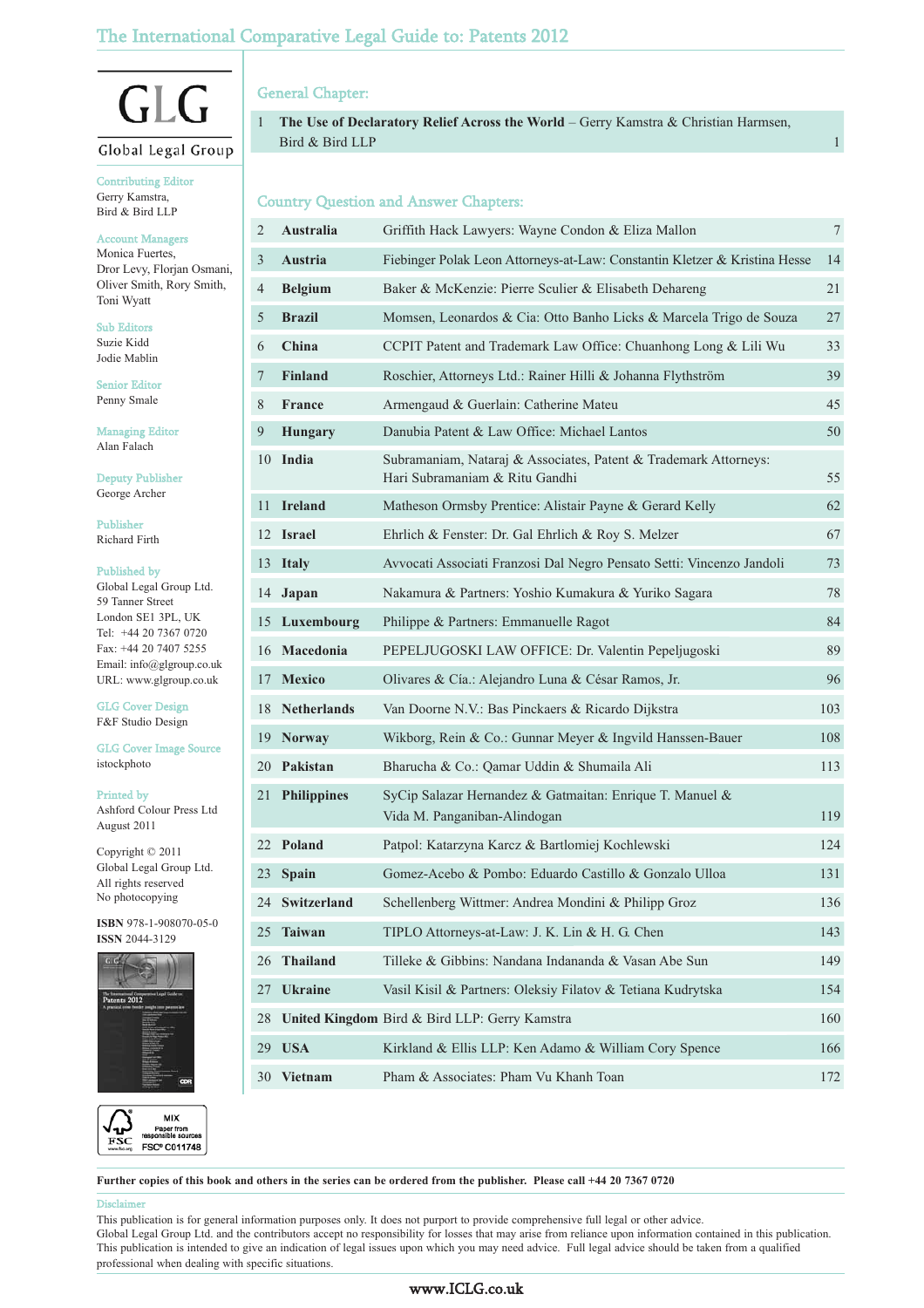# France

### Armengaud & Guerlain



#### **Patent Enforcement**

#### 1.1 How and before what tribunals can a patent be enforced against an infringer?

While patent infringements may be both a civil tort and a criminal offence, almost all patent infringement cases are judged by civil courts. In civil cases, plaintiffs must ask bailiffs to deliver a fully motivated complaint to a defendant, and then file the delivered complaint to the court.

For proceedings initiated after November 2, 2009, the Paris Civil Court of First Instance has exclusive jurisdiction. Before this date, patent infringement proceedings could be filed before one of the seven First Instance Civil Courts, which had territorial jurisdiction in the particular case. Patent infringement proceedings may be initiated upon a complaint from the patent owner, the exclusive licensee under the conditions set in the Intellectual Property Code (hereafter the IPC), or in case of criminal law proceedings, by the public prosecutor or by customs officials.

#### 1.2 What are the pre-trial procedural stages and how long does it generally take for proceedings to reach trial from commencement?

In practice, patent infringement proceedings start with a seizure that may be carried out after an order from the President of the Paris Court. Seizure orders may be granted immediately, once the plaintiff discloses relevant pieces of evidence such as the title and any allegedly infringing actions. Seizures are performed by bailiffs who will perform any investigation authorised by the judge, describing or seizing allegedly infringing goods or any document linked to them. Bailiffs can be, if authorised by the court order, assisted by experts (technicians, computer specialists,  $accountants...$ ) – other than employees of the plaintiff. Within 31 calendar days or 20 business days from the seizure, the plaintiff must deliver a complaint to the defendant. Once the case is filed at the court, there are pre-trial preliminary proceedings in which the plaintiff must show relevant pieces of evidence and the defendant must file a response. In certain cases, an expert may be appointed by the court. During pre-trial proceedings, parties may ask the judge to order the communication of relevant pieces of evidence, as well as to grant a provisional compensation. In straightforward patent infringement cases, pre-trial proceedings last from 12-18 months.

#### 1.3 Can a defence of patent invalidity be raised and if so how?

Patent validity can be challenged in the enforcement action as a counter-claim or in separate proceedings before the same court.

#### 1.4 How is the case on each side set out pre-trial? Is any technical evidence produced and if so how?

After filing the complaint, once the defendant is represented, the plaintiff´s lawyer must disclose the pieces of evidence to the defendant's lawyer, who will then respond in writing and disclose relevant pieces of evidence. Parties will be allowed to respond to the opponent's claims or counter-claims. In matters involving complex technologies, a technical expert may be appointed by the court. In any case, the plaintiff must clearly show the infringement.

#### 1.5 How are arguments and evidence presented at the trial?

In regular civil proceedings, while each party's attorney will present orally the case showing relevant pieces of evidence, the court is only bound by written submissions correctly presented during the pretrial proceedings. Preliminary injunction proceedings like criminal law proceedings are, as a matter of principle, oral; nonetheless, written submissions will be carefully considered by judges.

#### 1.6 How long does the trial generally last and how long is it before a judgment is made available?

Usually patent infringement trials last from a couple of hours to half a day. The ruling is made available a few weeks later.

#### 1.7 Are there specialist judges or hearing officers and if so do they have a technical background?

In France the 3rd chamber of the Paris Court of First Instance, composed of a total of 12 judges and divided into 4 sections, specialises in patent cases and has exclusive jurisdiction in France for patent cases. The 5th pole of the Paris Appeals Court is the section which specialises in patents. These judges do not have a technical background.

#### 1.8 What interest must a party have to bring (i) infringement (ii) revocation and (iii) declaratory proceedings?

According to general civil law, plaintiffs must have a personal

#### ICLG TO: PATENTS 2012 WWW.ICLG.CO.UK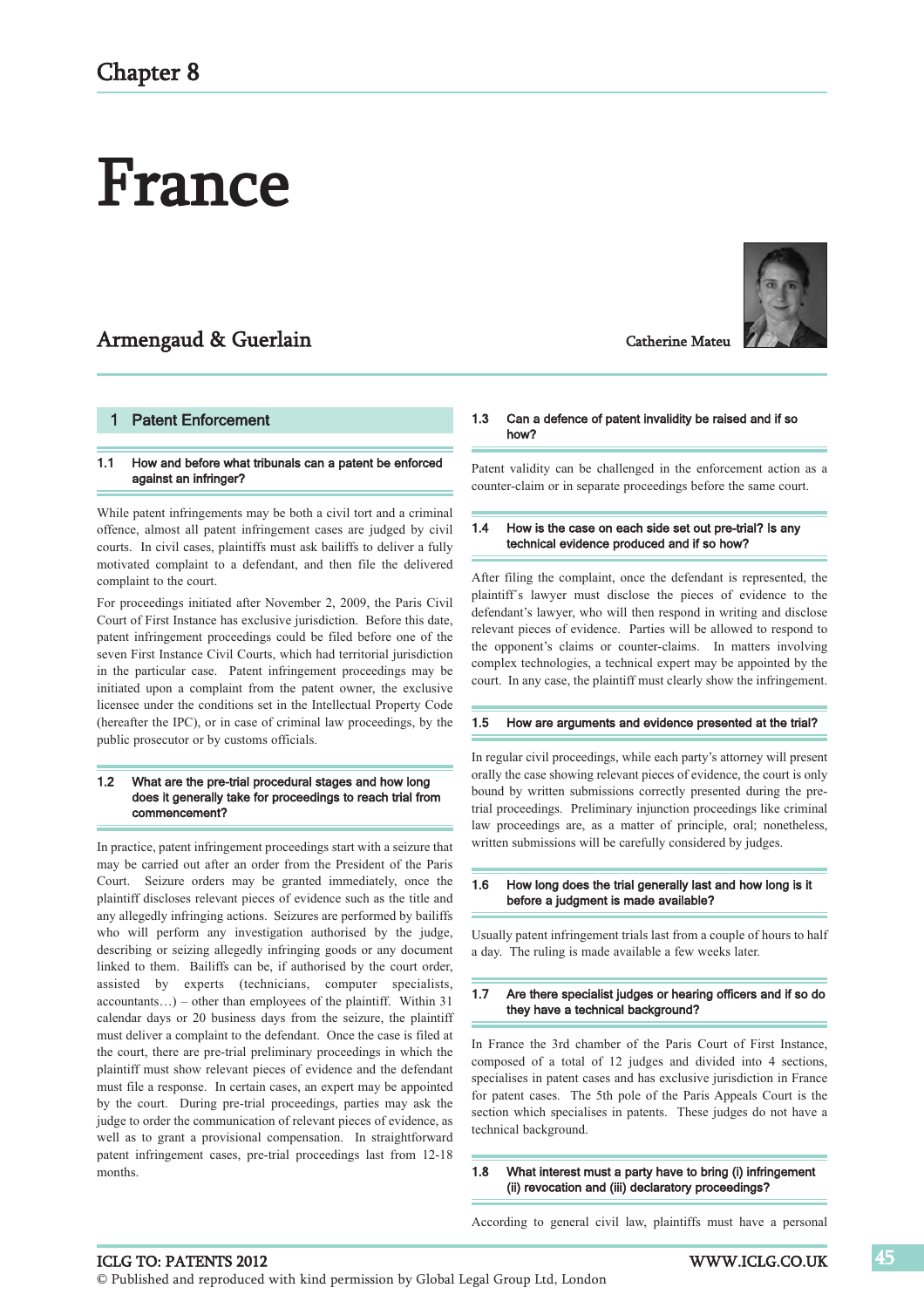legitimate interest to bring proceedings. For infringement cases, as a matter of admissibility, proceedings may be initiated by the owner of the patent or by the beneficiary of an exclusive licence, except as otherwise stipulated in the licensing contract, if, after notice, the owner of the patent does not institute such proceedings. Revocation proceedings may take place as a counter-claim, or as a principal claim by parties who may have an interest in seeing the patent invalidated (e.g. the action initiated by the buyer of a patent, Paris Appeals Court, October 19, 2005, PIBD 2006-IIIB-47) as long as the interest is not illegitimate (inadmissibility of an invalidity action filed as a retaliation to unlinked unfair competition proceedings (Paris Appeals Court, July 6, 2007, *SIDER v. PRONTEX*). Noninfringement declaratory proceedings may be brought by any person who proves to have a legitimate industrial operation on the territory of a Member State of the European Economic Community, or showing real and effective preparations to that effect (article L615-9 of the IPC).

#### 1.9 Can a party be compelled to provide disclosure of relevant documents or materials to its adversary and if so how?

While there are no discovery proceedings under French law, based under general civil law, a pre-trial judge may order the production of documents. More specifically, since the implementation of the Directive on the Enforcement of Intellectual Property Rights 2004/48/EC, French law expressly provides a "right of communication" to enable plaintiffs to find out the origin of allegedly infringing goods. These pieces of information may be obtained upon a petition presented to the jurisdiction.

#### 1.10 Can a party be liable for infringement as a secondary (as opposed to primary) infringer? Can a party infringe by supplying part of but not all of the infringing product or process?

Primary infringement is defined in articles L613-3 (prohibition of manufacturing, use, offering for sale and detention) and L613-4 of the IPC. Specifically, article L613-4 of the IPC prohibits the supply or offer to supply, on French territory, of the means of implementing, on that territory, the invention with respect to an essential element thereof, where the third party knows that such means are intended for putting the invention into effect. This provision does not apply when the means of implementation are staple commercial articles, except where the third party induces the person supplied to commit acts prohibited by article L613-3.

#### 1.11 Does the scope of protection of a patent claim extend to non-literal equivalents?

French case law has acknowledged infringement by equivalents (where a similar function is performed by a different item of the infringing goods, Supreme Court January 26, 1993, PIBD 1996- 608-III-175), as well as partial infringement (reproduction of the essential characteristic of the protected system, the Supreme Court February 19, 1991, PIBD, 1991-503- III-391).

#### 1.12 Other than lack of novelty and inventive step, what are the grounds for invalidity of a patent?

Article L613-25 of the IPC provides that a patent may be invalid if: its subject matter is not patentable within the terms of the

IPC;

- it does not disclose the invention sufficiently clearly and completely to be carried out by a person skilled in the art; or
- its subject matter extends beyond the content of the patent application.

#### 1.13 Are infringement proceedings stayed pending resolution of validity in another court or the Patent Office?

Courts may stay on the proceedings for good administration of justice (i.e. other proceedings pending) and must stay on the proceedings for infringement of a French patent that covers the same invention as a European patent applied for by the same inventor until the French patent ceases to have effect (because the European patent has been granted) or until the date on which the European patent application is refused, withdrawn or the European patent revoked.

#### 1.14 What other grounds of defence can be raised in addition to non-infringement or invalidity?

The theory of "essential facilities" from EU law or exhaustion of rights can be raised. Also, there is the possibility to oppose prior rights of possession of the invention (article L613-7 of the IPC).

#### 1.15 Are (i) preliminary and (ii) final injunctions available and if so on what basis in each case?

Preliminary injunctions may be granted prior to trials on the merits (article L615-3 of the IPC), should plaintiffs establish that the infringement is plausible. Successful plaintiffs on the merits are very commonly granted injunctive relief. Under French practice, injunctive relief is granted under penalties per day of delay or per infringement to the injunction with the benefit of immediate execution (there is no suspension of the injunction even if an appeal is lodged).

#### 1.16 On what basis are damages or an account of profits estimated?

As a matter of principle, damages tend to repair the damage resulting from the infringement. Their assessment will determine whether the plaintiff is entitled to lost sales or to a "licence fee" depending on whether the patent is used. In any case, upon the plaintiff's request, the jurisdiction may allocate a lump sum which shall be no less than the royalty fee the infringer would have paid if he had been authorised to do so (article L615-7 of the IPC).

#### 1.17 What other form of relief can be obtained for patent infringement?

In a successful infringement action, the patent owner will also most often be granted the publication of the ruling (in publications as well as on the defendant's website), and, if appropriate, the recall of the goods, the destruction of infringing goods or of machinery used to produce them.

#### 1.18 Are declarations available and if so can they address (i) non-infringement and/or (ii) claim coverage over a technical standard or hypothetical activity?

Declaratory non-infringement proceedings may be initiated as mentioned in question 1.8.

46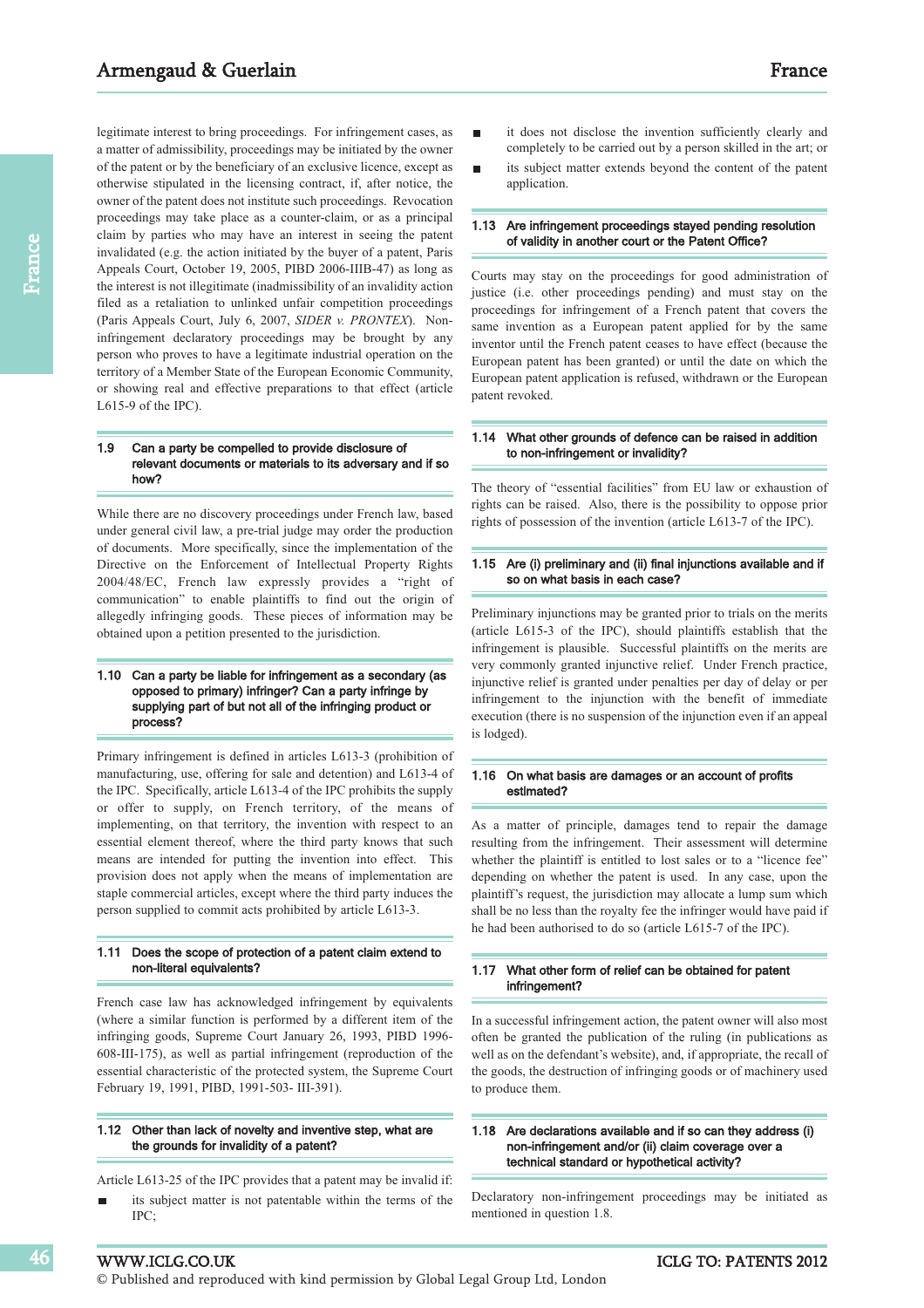#### 1.19 After what period is a claim for patent infringement timebarred?

Three years from the last infringement.

#### 1.20 Is there a right of appeal from a first instance judgment and if so is it a right to contest all aspects of the judgment?

An appeal may be filed within one month from the notification of the decision. A two-month extension to this deadline is granted to parties located outside France. After a formal appeal, the appellant must present its motives within three months. In practice, most appeals cover the right to contest all the aspects of the judgment. Once the appeal is filed, the non-appealing party may also contest the first instance ruling within the appeal proceedings.

#### 1.21 What are the typical costs of proceedings to first instance judgment on (i) infringement and (ii) validity; how much of such costs are recoverable from the losing party?

There are attorney fees for requesting seizure orders, bringing an action, presenting court petitions, pleading the case and counselling the client. For first instance proceedings, these fees range from 25,000 euros to 100,000 euros or more depending on the case.

In most cases, there are also fees for patent experts (*conseils en propriété industrielle*) who will assist the attorney and the bailiff during both the seizure and the infringement proceedings. These fees are from 30,000 euros to 150,000 euros or more depending on the issues raised in the case.

There are bailiff fees of a couple of thousand euros minimum for performing the seizure and a couple of hundred euros for executing the decision (notification, seizures of accounts…). The legal costs of first instance range from a couple of hundred euros to a couple of thousand euros.

Before the appeals court, there are representative fees of a couple of thousand euros up to 10,000 euros.

There may be expert fees if an expert is appointed by the court. These fees range from ten thousand euros to more than 100,000 euros in cases involving complex technologies.

As a matter of principle, the loser has to pay the other party's legal costs and attorney fees (more and more French courts grant a lump sum for attorney fees close to the fees justified by produced invoices). In certain cases the judge may not order compensation for the fees and expenses to the other party, if the judge decides to take into account the economical situation of the loser, or decides such payments would not be fair.

#### 2 Patent Amendment

#### 2.1 Can a patent be amended ex parte after grant and if so how?

Since the law of August 4, 2008, the patentee may at any time limit patent claims before the French Patent Office (INPI), by filing a request and paying the relevant fees (250 euros in July 2011).

#### 2.2 Can a patent be amended in inter partes revocation proceedings?

French Patent claims are solely amended before the INPI. European Patent claims can be amended before the EPO. French and European Patents can be totally or partially cancelled by French Courts.

#### 2.3 Are there any constraints upon the amendments that may be made?

Amended claims must be supported by the description and cannot be broader than initial claims.

#### 2.4 Do reasons for amendment need to be provided and if so is there a duty of good faith?

Multiple abusive or dilatory patent limitations may lead to a civil fine of up to 3,000 euros without prejudice to damages.

#### 3 Licensing

#### 3.1 Are there any laws which limit the terms upon which parties may agree a patent licence?

A patent licence must be in writing and fulfil notably the conditions of competition laws such as EU Regulation nº772/2004 on technology transfer agreements.

#### 3.2 Can a patent be the subject of a compulsory licence and if so how are the terms settled and how common is this type of licence?

While French law provides the possibility of compulsory licences, these licences are extremely rare. A compulsory non-exclusive licence may be requested at the court for patents that have not been used according to articles L613-11 *et seq.* of the IPC. Also, the owner of a subsequent patent that cannot be used without the authorisation of the owner of a prior patent may request before the court a licence of the prior patent to the extent necessary for exploiting the patent of which he is holder and in as much as that invention constitutes, with regard to the prior patent, a substantial technical progress and is of considerable economic interest. Plant Variety Rights owners may also request a licence. *Ex officio* patent licences may also be requested for public health reasons (articles L.613-16 *et seq.* of the IPC). There is also the possibility of *ex officio* licences for national defence requirements.

#### **Patent Term Extension**

#### 4.1 Can the term of a patent be extended and if so (i) on what grounds and (ii) for how long?

While there is no possibility of a patent extension, in practice, an invention may be protected for a longer term in France:

- if a European Patent (EP) designating France is filed under the priority of a French patent (addition of almost a year of protection); or
- by requesting supplementary protection certificates in the case of pharmaceutical specialities and plant protection products covered by a marketing authorisation.

#### 5 Patent Prosecution and Opposition

#### 5.1 Are all types of subject matter patentable and if not what types are excluded?

Article L611-10 of the IPC expressly states as patentable all new inventions implying an inventive-step and susceptible of industrial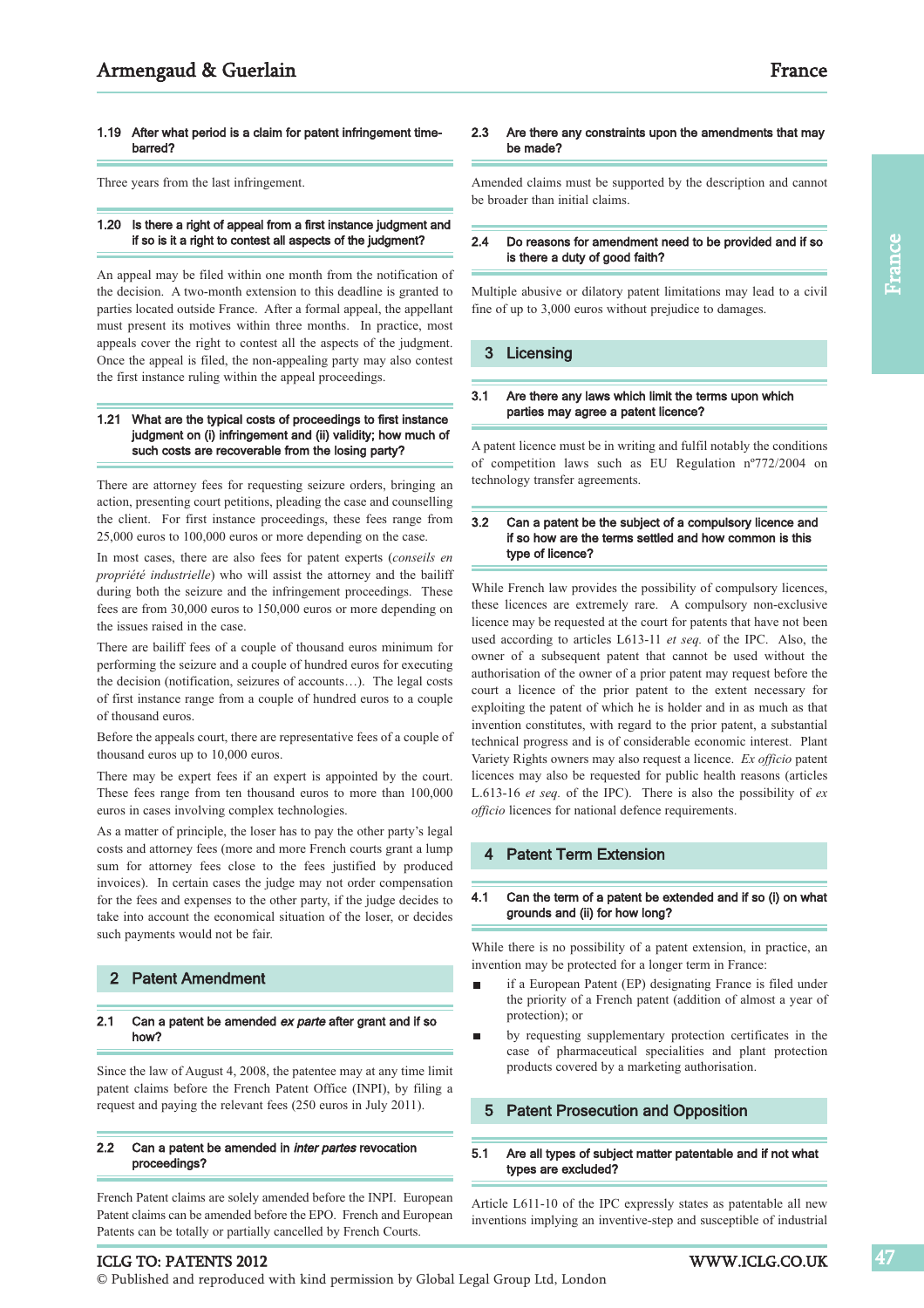application, and that shall not be regarded as inventions, discoveries, scientific theories and mathematical, aesthetic creations, schemes, rules and methods for performing mental acts, playing games or doing business, programmes for computers or presentations of information (Paris Court of First Instance March 19, 2010, RG 2008/01998: cancellation of a patent covering solely a method of presenting information). These provisions apply only to the extent to which the patent relates to such subject matter. Thus, patents referring to computer programmes may be valid (Paris Court of First Instance, November 20, 2007, PIBD-2007- 867-III-59, regarding the patentability of a system of couponing including a computer programme).

More precisely articles L611-16 *et seq.* provide that methods for treatment of the human or animal body by surgery or therapy and diagnostic methods are not patentable. However, this rule does not apply to products, in particular substances or compositions, for use in any of these methods. Thus, very commonly, pharmaceutical patents are validated (Paris Court of First Instance July 10, 2010, RG 2008/16206).

#### 5.2 Is there a duty to the Patent Office to disclose prejudicial prior disclosures or documents?

No, there is not.

#### 5.3 May the grant of a patent by the Patent Office be opposed by a third party and if so when can this be done?

French patents may not be opposed. European patents may be opposed up to 9 months after the publication of their granting.

#### 5.4 Is there a right of appeal from a decision of the Patent Office and if so to whom?

The Paris Appeals Court has exclusive jurisdiction for appeals regarding decisions from the public administration that delivers patents also called INPI. Decision from the European Patent Office (EPO) may be appealed to the EPO Boards of Appeal.

#### 5.5 How are disputes over entitlement to priority and ownership of the invention resolved?

Article L611-8 of the IPC provides that where an application for the grant of an industrial property title has been made, either for an invention unlawfully taken from an inventor or his successors in title, or in violation of a legal contractual obligation, the injured party may claim ownership of the application or of the title granted. According to the IPC, actions claiming ownership shall be barred after three years from the publication of the grant of the industrial property title. The IPC also says that if the bad faith of the owner of the title at the time the title was granted or acquired can be proved, the time limit shall be three years from the expiry of the title.

#### 5.6 What is the term of a patent?

The term of a patent is 20 years from the date of the application.

#### 6 Border Control Measures

#### 6.1 Is there any mechanism for seizing or preventing the importation of infringing products and if so how quickly are such measures resolved?

EU Regulations 1383/2003 and 1891/2004 have harmonised and set the conditions for seizures by customs authorities of infringing goods within the EU. Customs agents may act upon the patentee's request or during a customs control (in which case the patentee has 3 business days from the notification to present a request). Once goods are seized, the patentee must introduce proceedings to seek whether intellectual property rights are infringed within 10 business days. Then, regular proceedings will follow.

#### 7 Antitrust Law and Inequitable Conduct

#### 7.1 Can antitrust law be deployed to prevent relief for patent infringement being granted?

EU competition law has established the principle of exhaustion of right that has limited the scope of patent rights and led to article L613-6 of the IPC. Also, several copyright law cases have generated the "essential facilities" doctrine, limiting intellectual property rights that could be applied to patent cases. I am not aware of rulings from the Paris courts implementing such theory in patent cases, even if it has been debated in cases I have worked on.

#### 7.2 What limitations are put on patent licensing due to antitrust law?

General EU provisions regarding non-discrimination and free movement of goods within the EU, as well as competition law issues from EU treaties. More specific competition rules are found in Regulation nº772/2004, which expressly prohibits pricing restrictions or limiting production (article 4).

#### 8 Current Developments

#### 8.1 What have been the significant developments in relation to patents in the last year?

In patent infringement cases, patentees are now allowed more broadly to request patent limitations.

#### 8.2 Are there any significant developments expected in the next year?

International and EU negotiations regarding a single European Patent and signature of the ACTA treaty against counterfeiting in general are expected in the next year.

#### 8.3 Are there any general practice or enforcement trends that have become apparent in France over the last year or so?

Since the implementation of the enforcement directive, courts are more inclined to award higher damages and legal fees, based on produced invoices. It is also quite common for courts to order the recall of goods (Paris Court of First Instance, March 4, 2009, RG 2007/2589).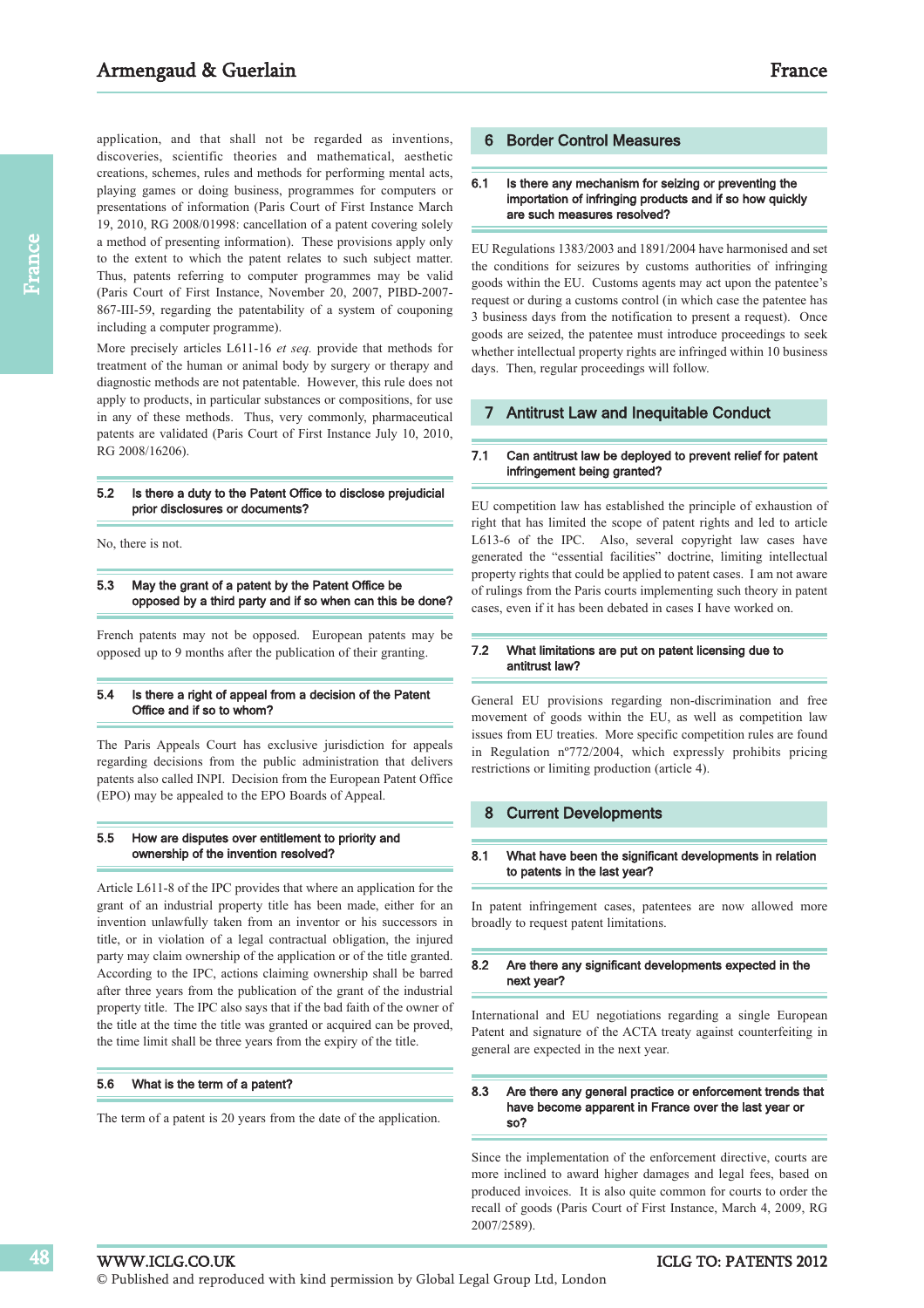

#### Catherine Mateu

12 avenue Victor Hugo 75116, Paris France Tel: +33 14754 0148 Fax: +33 14054 7857 Email: c.mateu@armengaud-guerlain.com URL: www.armengaud-guerlain.com

Catherine Mateu, partner with Armengaud & Guerlain, is bilingual in French and Spanish, and fluent in English and Basque. She holds a post-graduate degree in Domestic and European Business Law from the Université de Nancy II, an LLM in Common Law from the University of East Anglia in the United Kingdom, a DESS in Industrial Property from the Université de Paris II, and a DEA in Private International Law from the Université de Paris I.

Ms. Mateu is an active member of the following associations: AIPPI (regular participant in AIPPI Working Committees), APRAM, INTA (Chair of the Trade Dress Image Library Subcommittee, member of the Small and Medium-Sized Enterprises Task Force and the French contributor to Trade Dress International Practice and Procedures, an INTA publication) and ADIJ (member of the Public Markets and New Technologies Committee). She is a regular speaker at various intellectual property conferences.

## **ARMENGAUD GUERLAIN**

Cabinet Armengaud & Guerlain, founded in 1993, is fully specialised in intellectual property (patents, trademarks, designs and models, and copyright) and the related issues of unfair competition, consumer law, advertising rights (particularly comparative advertising) and the Internet. Reflecting its well-recognised expertise, the firm has worked with a wide variety of French and international clients, from artists and inventors to blue-chip companies, governments and state-owned enterprises.

The firm places particular emphasis on maintaining lasting, high-quality relationships with its clients, combining competence and reactivity. Each file is treated in a collaborative manner.

Armengaud & Guerlain works with a network of foreign colleagues selected for their high level of technical competence and their use of work methods identical to ours, thereby enabling us to treat files simultaneously in several countries. In addition to French, the firm's daily working languages include English and Spanish.